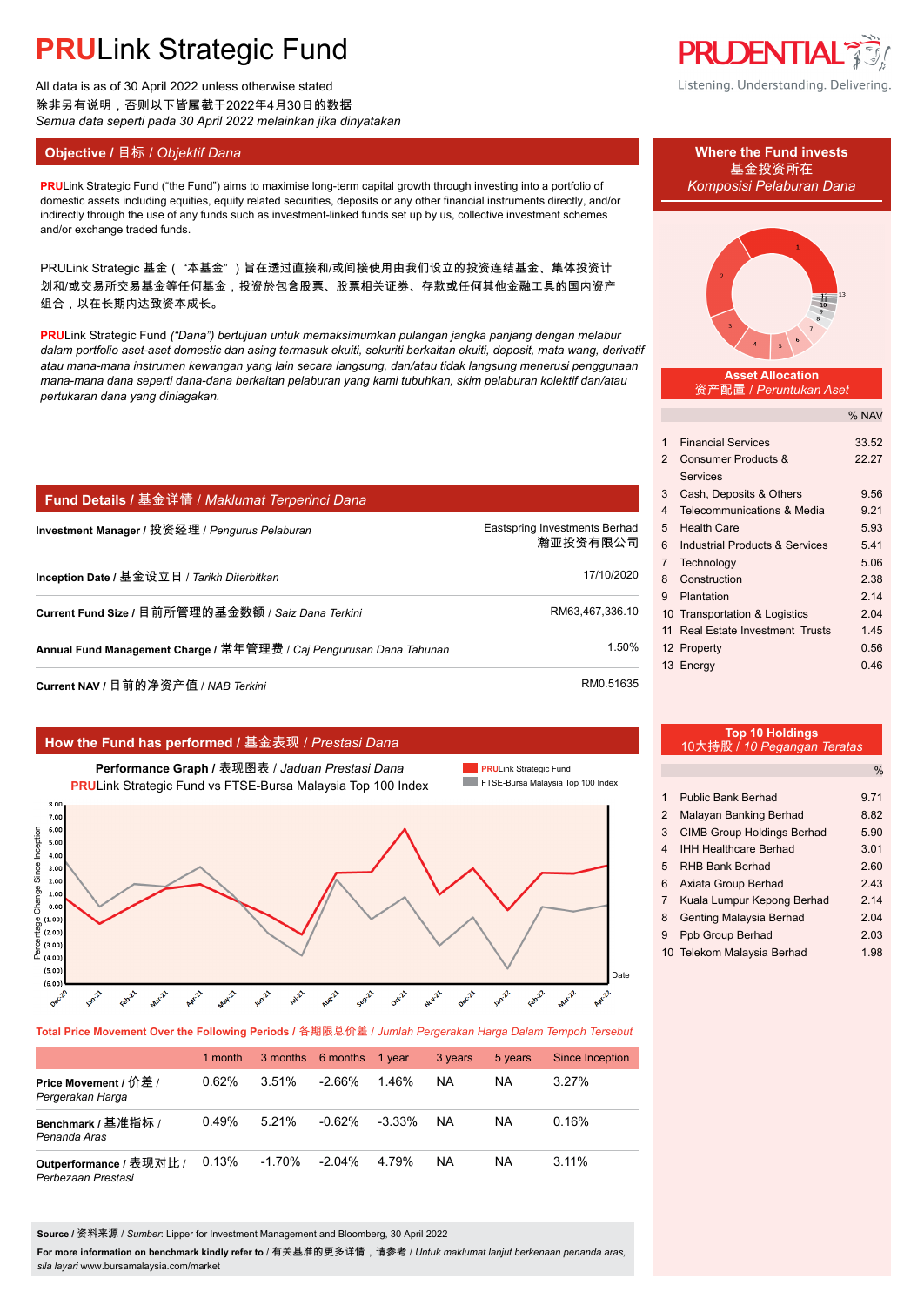## **PRU**Link Strategic Fund

All data is as of 30 April 2022 unless otherwise stated 除非另有说明,否则以下皆属截于2022年4月30日的数据 *Semua data seperti pada 30 April 2022 melainkan jika dinyatakan*

## **PRUDENTIAL 35** Listening. Understanding. Delivering.

## **Monthly Update /** 每月简报 / *Peningkatan Bulanan*

### **Market Review /** 市场回顾 */ Tinjauan Bulanan*

Malaysian equity markets outperformed the Asia Pacific region , despite being a relatively quiet trading month in April with only USD 9.6 billion traded versus March's USD16.2 billion. Effective 1 April 2022, Malaysia moved towards endemic phase, lifting many travel restrictions. EPF's special withdrawal of up to RM10,000 was opened for applications early April, and within two weeks, saw approved applications of about RM40 billion, to be disbursed by the end of April. This will help drive consumption spending domestically, especially ahead of the Hari Raya festivities that began 2 May 2022. The conflict between Russia and Ukraine continued without a ceasefire being reached. Brent crude oil prices remained elevated at between USD100- 110/bbl, whilst crude palm oil prices trended higher to above RM7000/T. Foreign investors were net buyers of equity in April of RM0.8 billion, the fourth consecutive month of net inflows.

The FBMKLCI Index rose 13.07 points in April to close at 1,600.43 points, up 0.82%. The FBM Small Cap Index rose 2.94% for the month and outperformed the FBMKLCI Index.

尽管交投相对淡静,马来西亚股市走势超越亚太区域;与3月份的162亿美元相比,4月份的成交量仅为96亿美元。大马自2022年4月1日起过渡至地方性流行病阶 段,并消除多项旅游限制。雇员公积金局一万令吉特别提款于4月初开放申请,批准的申请在两周内达到400亿令吉,并于4月底发放。这将有助于推动国内消费开 销,尤其是在开斋节庆祝活动于2022年5月2日展开的前夕。俄罗斯和乌克兰之间的冲突在无法达成停火协议下继续燃烧。布伦特原油价格维持在每桶100-110 美元之 间,原棕油价格则走高至每公吨7000 令吉以上。外资4 月份净买入8 亿令吉股票,是连续第四个月净流入马股。

富时隆综指4月份上涨13.07点或0.82%,以1,600.43点挂收。富马小资本指数月内走高2.94%,跑赢隆综指。

*Pasaran ekuiti Malaysia mengatasi prestasi rantau Asia Pasifik, walaupun April merupakan bulan dagangan yang agak lengang dengan hanya USD9.6 bilion didagangkan berbanding USD16.2 bilion di bulan Mac. Berkuat kuasa 1 April 2022, Malaysia menuju ke fasa endemik, menarik balik banyak sekatan perjalanan. Pengeluaran khas KWSP sehingga RM10,000 dibuka untuk permohonan di awal April, dan dalam tempoh dua minggu, kira-kira RM40 bilion permohonan diluluskan, dan pembayaran akan dilepaskan pada akhir April. Ini akan membantu memacu perbelanjaan penggunaan dalam negara, terutamanya menjelang perayaan Hari Raya yang diraikan pada 2 Mei 2022. Konflik antara Rusia dan Ukraine yang masih berterusan tanpa persetujuan gencatan senjata dicapai. Harga minyak mentah Brent masih lagi meningkat antara USD100 hingga 110 setong manakala harga minyak sawit mentah meningkat kepada melebihi RM7000 setan. Pelabur asing adalah pembeli bersih ekuiti bernilai RM0.8 bilion, aliran masuk bersih bulan keempat berturut-turut.*

*Indeks FBMKLCI menokok 13.07 mata pada April lalu ditutup pada 1,600.43 mata, naik 0.82%. Indeks FBM Small Cap yang meningkat 2.94% di bulan tersebut turut mengatasi prestasi Indeks FBMKLCI.*

### **Market Outlook /** 市场展望 */ Gambaran Bulanan*

Two months into the Russia/Ukraine conflict, a resolution towards a ceasefire has yet to be achieved. As such commodity prices are likely to remain higher for longer. Other global risks to contend with could include higher inflationary pressures resulting in the US Federal Reserve hiking rates faster and more aggressively. Nevertheless, as Malaysia moves towards endemic phase post 1 April 2022, the reopening will help support the recovery. The PM announced effective 1 May 2022 further relaxations of restrictions such as allowing the option not to wear a mask outdoors, no requirement to check-in with MySejahtera, social distancing no longer required, and fully vaccinated travelers will no longer need to do a Covid-19 test before departing Malaysia and upon arrival, and Covid-19 insurance is no longer needed for all travelers entering Malaysia. The success of the BN party in the recent Johor State Elections will fuel speculations that GE15 may be called after July 2022. A convincing win by any party will be a positive factor towards a more stable government and policy making . Whilst there are many potential headwinds on the horizon, any correction in the market would provide a good opportunity to accumulate fundamentally strong stocks.

俄罗斯与乌克兰爆发冲突两个月后尚未达成停火协议。因此,大宗商品价格可能会在更长时间内保持高位。 其他需要应对的全球风险还包括通胀压力走高使美联储更 快、更激进地加息。尽管如此,大马自2022年4月1日起过渡至地方性流行病阶段,经济重新开放将有助于支撑经济复苏。首相宣布自2022年5月 1日起进一步放宽限 制,包括允许民众选择在户外不戴口罩、无需透过My Sejahtera打卡所在地、不再需要保持社交距离,同时取消完全接种疫苗旅客离开大马之前和抵达时的测试,以 及所有入境大马的旅客无需再投保冠病保险。另一方面,国阵在最近的柔佛州选举中获得胜利使市场猜测,第 15 届全国大选可能在 2022 年 7 月之后召开。任何一方 令人信服的胜利都将是积极因素,因为这将带来一个更稳定的政府和政策制定。尽管许多潜在的不利因素目前充斥市场,任何调整都将是积累基本面强劲的股票的良 机。

*Konflik Rusia/Ukraine telah berlalu dua bulan namun resolusi ke arah gencatan senjata masih belum dicapai. Oleh itu, harga komoditi berkemungkinan kekal tinggi bagi tempoh yang lebih lama. Risiko global lain yang mungkin perlu dihadapi termasuk tekanan inflasi lebih tinggi yang menyebabkan kadar kenaikan Rizab Persekutuan AS lebih cepat lagi agresif. Namun begitu, apabila Malaysia menuju ke fasa endemik selepas 1 April 2022, pembukaan semula sempadan akan membantu menyokong pemulihan. PM mengumumkan berkuat kuasa 1 Mei 2022 lanjutan pelonggaran sekatan seperti membenarkan pilihan untuk tidak memakai pelitup muka di luar rumah, tiada keperluan untuk mendaftar masuk dengan MySejahtera, penjarakan sosial tidak lagi diperlukan, dan pengembara yang telah lengkap divaksin tidak perlu melakukan Ujian Covid-19 samada sebelum berlepas dari Malaysia dan semasa ketibaan, serta insurans Covid-19 ke atas semua pelancong yang memasuki Malaysia tidak lagi diperlukan. Kejayaan parti BN dalam Pilihan Raya Negeri Johor baru-baru ini akan memarakkan spekulasi bahawa PRU15 mungkin diadakan selepas Julai 2022. Kemenangan yang meyakinkan diraih oleh mana-mana parti akan menjadi faktor positif ke arah pembentukan kerajaan dan dasar yang lebih stabil. Walaupun mungkin terdapat banyak halangan, sebarang pembetulan pasaran akan memberikan peluang yang baik untuk mengumpul stok yang secara asasnya kukuh.*

#### **Fund Review & Strategy /** 基金表现评论与投资策略 */ Tinjauan dan Strategi Dana*

The Fund returned 0.62% for the month, outperforming the benchmark return of 0.49% by 0.13%. Year-to-date, the Fund returned 0.24%, underperforming the benchmark return of 0.95% by *.* 0.71%.

During the month, the outperformance was mainly due to underweight in gloves as well as overweight in Duopharma, Thong Guan and F&N.

The market continued to be solid, supported by foreign inflow and strong commodity prices. However, we see little catalysts in the short term and expect profit taking activities to continue. We continue to like selective consumer and financial names but will not chase into the commodity rally. Major events to monitor is the timing of General Election and interest rate cycle.

检讨月份下,此基金的回酬是0.62%,跑赢回酬为0.49%的基准0.13%。年度至今,基金取得0.24%回酬,跑输回酬为0.95%的基准0.71%。

月内走势优异主要归功于基金减持手套以及加码Duopharma、通源工业(Thong Guan)和F&N的部署。